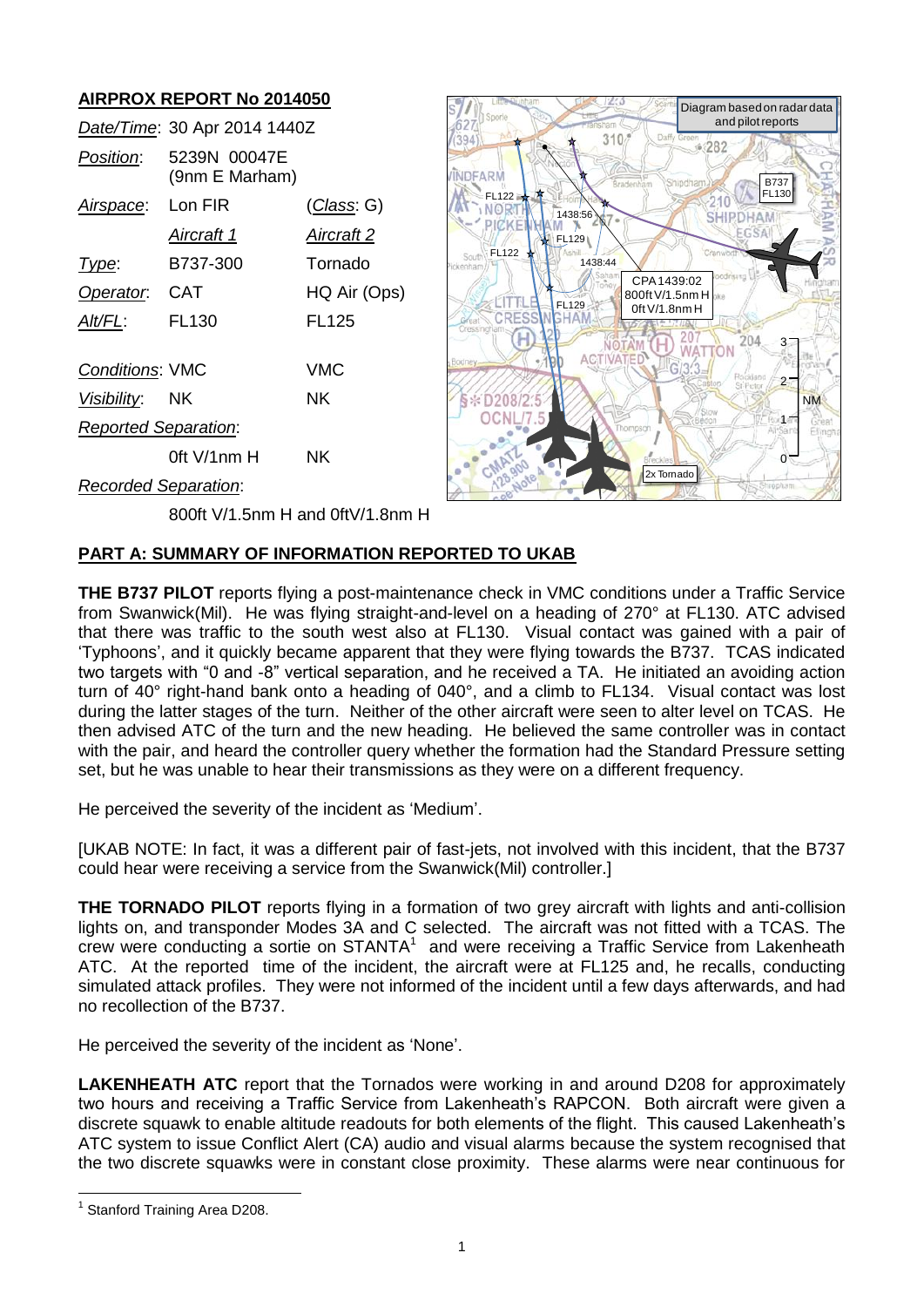two hours. Over time, this desensitized the controller to the audio alarms, so that when the CA sounded between the Tornados and the B737, it was also ignored. Additionally, the relative ATC picture was at a lull, and the watch supervisor used the opportunity to initiate a crew relief; in dividing her time between the crew swap and situational awareness of the approach position, she missed the impending conflict between the Tornados and the B737.

**THE SWANWICK (MIL) CONTROLLER** reports that he was not informed of the event until 2 months after it happened and therefore has no recollection of it.

## **Factual Background**

The weather at Marham was recorded as:

METAR EGYM 301350Z 22006KT 9999 FEW030 BKN050 17/09 Q1012 BLU NOSIG

#### **Analysis and Investigation**

#### **Military ATM**

All heights/altitudes quoted are based upon SSR Mode C from the radar replay unless otherwise stated.

The incident was not thoroughly recalled by the Swanwick(Mil) controller or planner as no Airprox was declared on frequency and the controllers were not made aware of the incident until two months after. The tactical controller was an OJTI at the time and recalled the B737 because most aircraft of this type request a Deconfliction Service on air tests. The OJTI and planner do not recall anything of interest from the controlling session.

The radar replay at 1437:47 demonstrates the pair of Tornados tracking northbound and the B737 heading 270°, as per Figure 1.



Figure 1: Aircraft geometry at 1437:47 (B737 squawking 6064; Tornados squawking 0455).

The Swanwick(Mil) controller passed Traffic Information at 1438:00 as "*traffic southwest 10 miles, manoeuvring, believed to be at FL125 and FL130*." The B737 reported visual at 1438:09. At 1438:29, as per Figure 2, the aircraft have 4nm horizontal separation with 800 feet separating the Tornado formation from the B737 which was initiating a right-hand turn.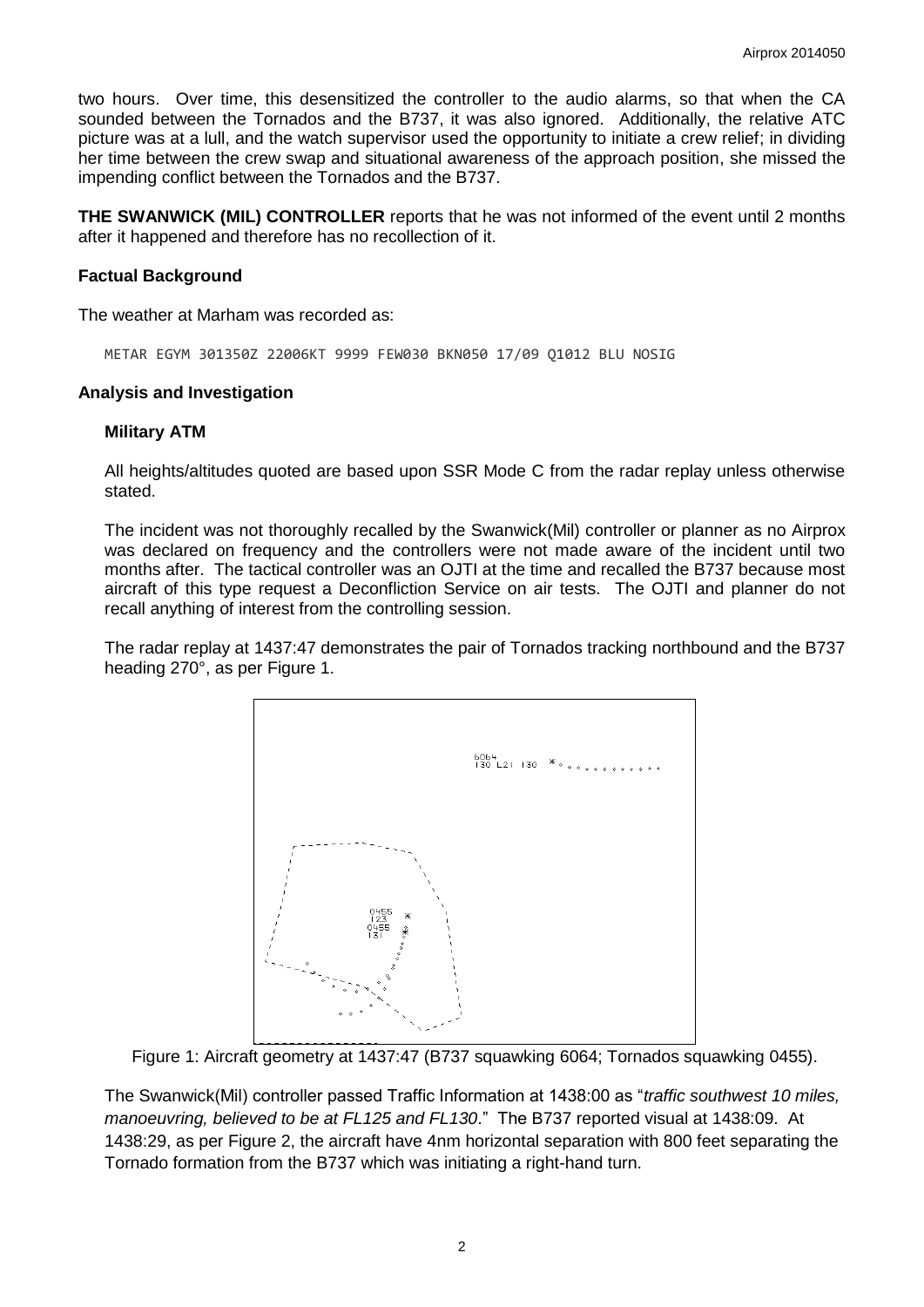

Figure 2: Aircraft geometry at 1438:29 with 4 nm horizontal separation.

At 1438:41, Traffic Information was updated to the B737 as, "*previously reported traffic now southwest 3 miles, tracking northwest, believed to be at FL122 and FL130*." As per Figure 3, at 1438:47, the B737 is in the right hand turn onto 040°.



Figure 3: Aircraft geometry at 1438:47.

The Closest Point of Approach (CPA) horizontally is 1.5nm at 1439:02; Figure 4 demonstrates the geometry at CPA.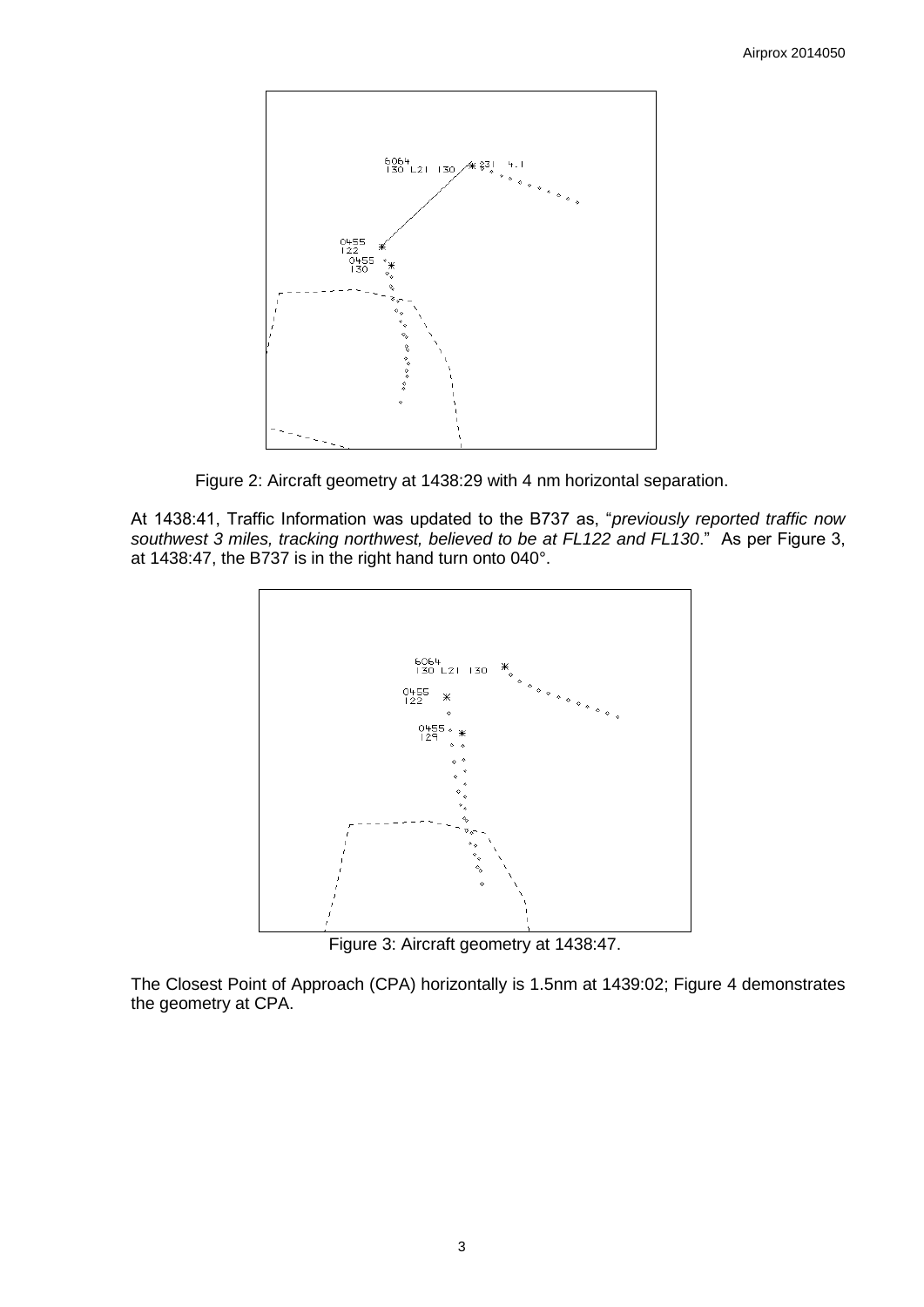

Figure 4: Aircraft geometry at CPA.

The B737 continued the right-hand turn and the Tornados tracked onto a northwesterly heading, as per Figure 5. At 1439:06, Lakenheath Approach called the Tornados, and at 1439:15 the controller transmitted, "[Tornado callsign] *I've got traffic about two miles north east of your position, altitude indicates flight level 133 and climbing."* The Tornados indicated that they were searching for the traffic.



Figure 5: Aircraft geometry at 1439:19.

Both crews were operating in Class G airspace under a Traffic Service. The Tornados were not fitted with an Airborne Collision Avoidance System and they were not visual with the B737. The B737 had TCAS and this allowed the crew to become situationally aware of the Tornados and maintain a visual contact until the avoiding action had taken them clear. The Tornados were conducting pre-deployment training with ground callsigns, and their attention would have been split between the operational task on the ground, formation separation and separation with other airspace users.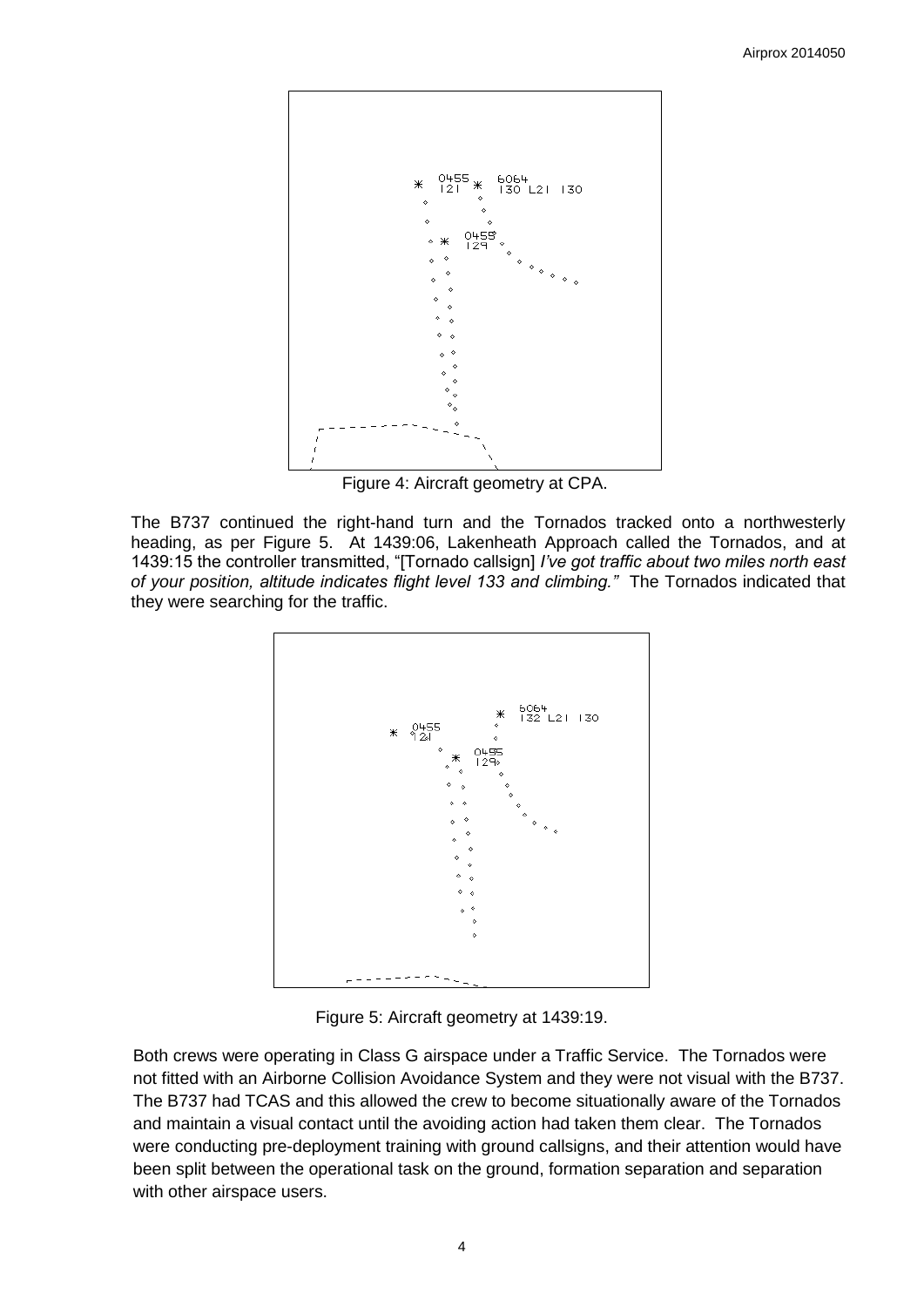The Lakenheath controller was late in providing Traffic Information, and this can be viewed in the context of a lull in traffic and the crew swap. Furthermore, following a Lakenheath investigation, it was found that the constant alerting of the ATC Collision Avoidance system would have de-sensitised the controllers to the alarm. The Collision Avoidance system is a control measure against controller attentional slips but, in this instance, it had become a distraction that had compromised the monitoring function. Swanwick(Mil) provided accurate Traffic Information enabling visual acquisition for the B737 and this was updated as the aircraft was in the right-hand turn.

Radar-based Traffic Information from Swanwick(Mil), TCAS and pilot lookout enabled the B737 to be aware of the Tornados and route clear. These barriers were not available for the Tornado crews, who were not aware of the B737.

### **UKAB Secretariat**

Both pilots had an equal responsibility to avoid a collision<sup>2</sup>, in addition the Tornados were required to give way to the B737. $3$ 

### **Comments**

### **HQ Air Command**

The late provision of Traffic Information to the Tornado formation compromised the time available for the Tornado crews to visually acquire and then deconflict with the B737. However, the B737 clearly had the higher SA (through Traffic Information passed by Swanwick(Mil), TCAS and having visually acquired the formation) and, although there was a slight delay between visual acquisition and initiation of a turn away, the pilot of the B737 is to be commended for his actions in preventing the conflict from developing further. Whilst both the Tornado formation and the B737 were operating in VMC in Class G airspace, only the B737 pilot was visual with the other aircraft and in a position to take early positive action to resolve the confliction.

# **USAFE**

Little can be added to the foregoing Military ATM analysis. Following a thorough in-house investigation, Lakenheath have taken appropriate actions to minimise the likelihood of a similar occurrence.

#### **Summary**

 $\overline{\phantom{a}}$ 

An Airprox occurred at 1440 on 30 April 14, 9nm east of RAF Marham between a pair of Tornados, under a Traffic Service with Lakenheath, and a B737 under a Traffic Service with Swanwick(Mil). The B737 pilot received Traffic Information from ATC and a TCAS TA, saw the Tornados, and took avoiding action. The Tornados did not see the B737.

# **PART B: SUMMARY OF THE BOARD'S DISCUSSIONS**

Information available included reports from the pilots of both aircraft, transcripts of the relevant RT frequencies, radar photographs/video recordings, reports from the air traffic controllers involved and reports from the appropriate ATC and operating authorities.

In looking at the actions of the B737 pilot, the Board recognised that he was on an Air Test and, as such, would be spending periods of time looking at his instruments and conducting in-cockpit tasks. Nevertheless, the Board commended him for his effective lookout borne from the information that he

 $2$  Rules of the Air 2007 (as amended), Rule 8 (Avoiding Aerial Collisions)

 $3$  Rules of the Air 2007 (as amended) Rule 9 (Converging)